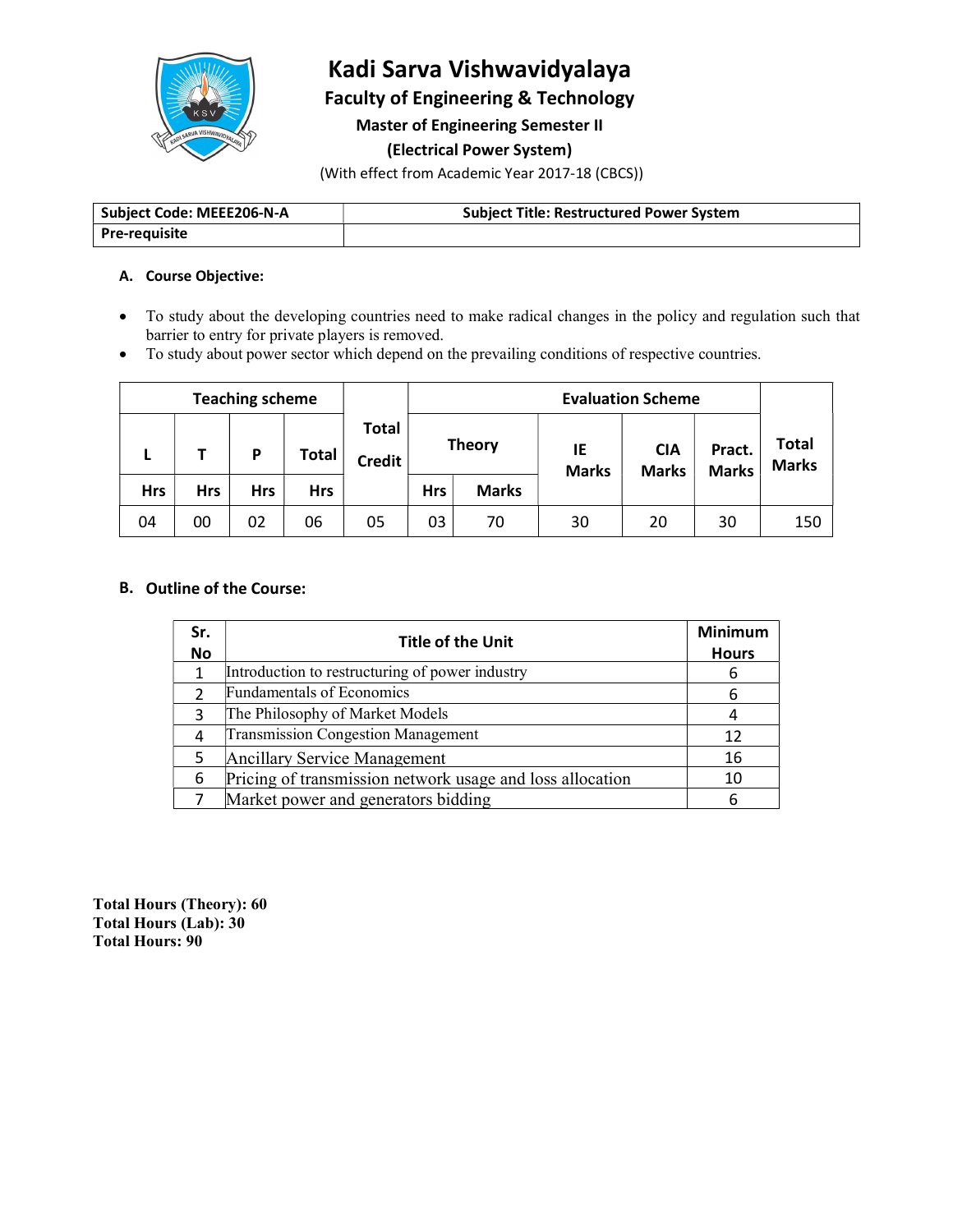

# Kadi Sarva Vishwavidyalaya

Faculty of Engineering & Technology

Master of Engineering Semester II

(Electrical Power System)

(With effect from Academic Year 2017-18 (CBCS))

#### Detailed Syllabus

| Sr.<br>No.              | <b>Topic</b>                                                                                                                                                                                                                                                                                                                                                                                                                                                                                                            | Lecture<br><b>Hours</b> | Weight<br>age(%) |
|-------------------------|-------------------------------------------------------------------------------------------------------------------------------------------------------------------------------------------------------------------------------------------------------------------------------------------------------------------------------------------------------------------------------------------------------------------------------------------------------------------------------------------------------------------------|-------------------------|------------------|
|                         | Introduction to restructuring of power industry:                                                                                                                                                                                                                                                                                                                                                                                                                                                                        |                         |                  |
| $\mathbf{1}$            | Introduction, Reasons for restructuring / deregulation of power industry, Understanding the<br>restructuring process, Introduction to issues involved in deregulation, Reasons and<br>objectives of deregulation of various power systems across the world                                                                                                                                                                                                                                                              | 6                       | 10%              |
|                         | <b>Fundamentals of Economics</b>                                                                                                                                                                                                                                                                                                                                                                                                                                                                                        |                         |                  |
| $\overline{2}$          | Introduction, Consumer behavior, Supplier behavior, Market equilibrium, Short-run and<br>Long-run costs, Various costs of production, Relationship between short-run and long-run<br>average costs, Perfectly competitive market                                                                                                                                                                                                                                                                                        | 6                       | 10%              |
|                         | The Philosophy of Market Models                                                                                                                                                                                                                                                                                                                                                                                                                                                                                         |                         |                  |
| 3                       | Introduction, Market models based on contractual arrangements, Comparison of<br>various market models, Electricity vis-à-vis other commodities, Market architecture                                                                                                                                                                                                                                                                                                                                                     | 4                       | 10%              |
|                         | <b>Transmission Congestion Management</b>                                                                                                                                                                                                                                                                                                                                                                                                                                                                               |                         |                  |
| 4                       | Introduction, Classification of congestion management methods, Calculation of ATC,<br>Non-market methods, Market based methods, Nodal pricing, Inter-zonal Intra-zonal<br>congestion management, Price area congestion management, Capacity alleviation<br>method                                                                                                                                                                                                                                                       | 12                      | 20%              |
| 5                       | <b>Ancillary Service Management</b><br>Introduction to ancillary services, Types of ancillary services, Classification of<br>ancillary services, Load-generation balancing related services, Voltage control and<br>reactive power support services, Black start capability service, How to obtain ancillary<br>services?, Co-optimization of energy and reserve services, International comparison                                                                                                                     | 16                      | 25%              |
| 6                       | Pricing of transmission network usage and loss allocation<br>Introduction to transmission pricing, Principles of transmission pricing, Classification<br>of transmission pricing methods, Rolled-in transmission pricing methods, Marginal<br>transmission pricing paradigm, , Composite pricing paradigm, Merits and de-merits<br>of different paradigms, Debated issues in transmission pricing, Introduction to loss<br>allocation, Classification of loss allocation methods, Comparison between various<br>methods | 10                      | 15%              |
|                         | Market power and generators bidding                                                                                                                                                                                                                                                                                                                                                                                                                                                                                     |                         |                  |
| $\overline{\mathbf{z}}$ | Attributes of a perfectly competitive market, The firm's supply decision under perfect<br>competition, Imperfect competition, Market power, Financial markets associated<br>with electricity markets, Introduction to optimal bidding by a generator company,<br>Optimal bidding methods                                                                                                                                                                                                                                | 6                       | 10%              |
|                         |                                                                                                                                                                                                                                                                                                                                                                                                                                                                                                                         | 60                      | 100              |